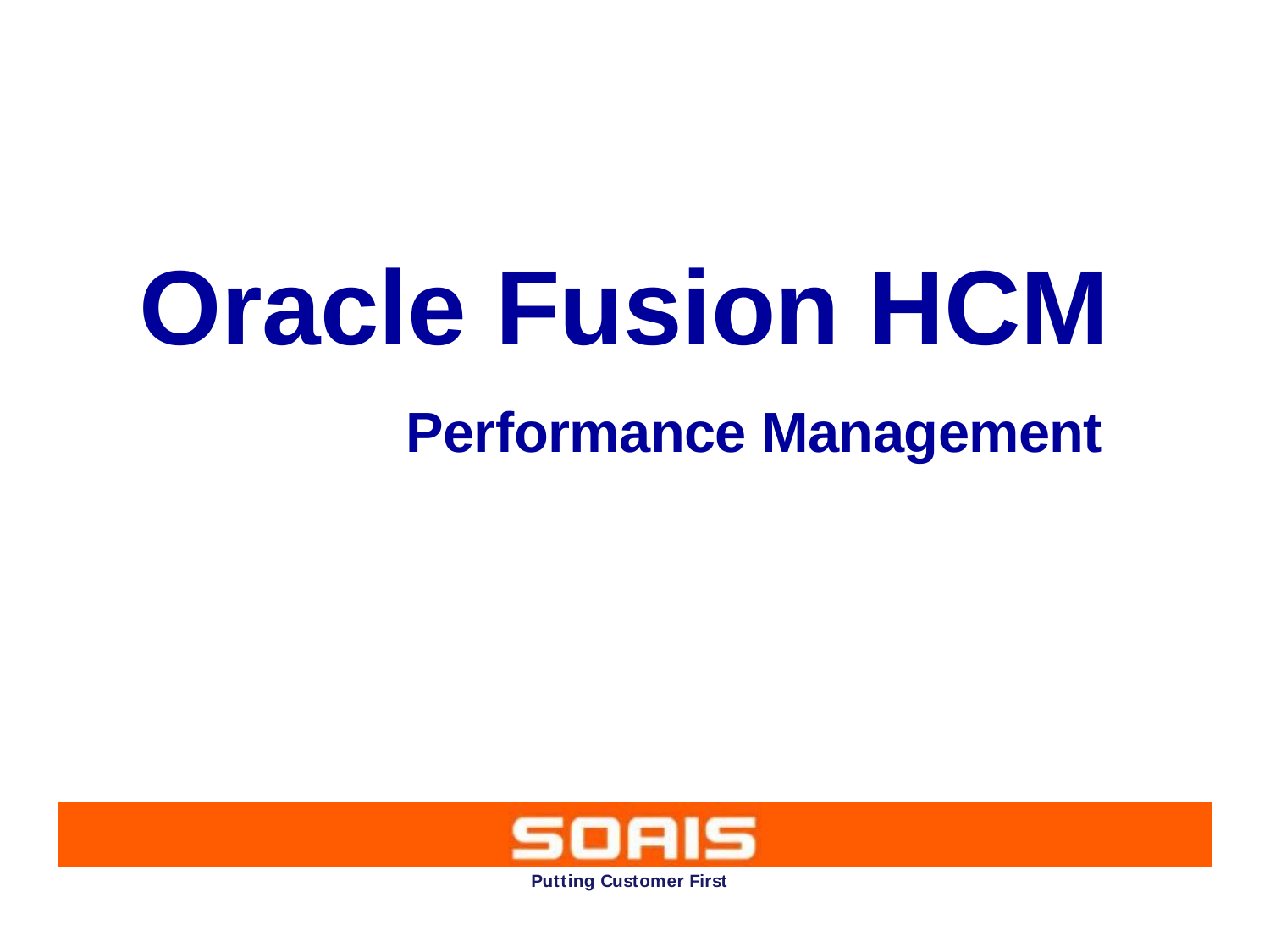

## **Setting up Performance Management**

The following 11 steps are required to complete Performance Management setup

- *1. Manage performance roles* 
	- $\triangleright$  Defines Who of performance evaluation
	- $\triangleright$  Create participants for performance process
	- ➢ Delivered roles are Workers & Managers
- *2. Manage eligibility profiles*
	- $\triangleright$  Deciding who gets what evaluation based on job criteria or other things
- *3. Manage process flow definitions* 
	- $\triangleright$  Which tasks going to be part of performance evaluation like Set Goals, Worker self evaluation, Manager evaluation, First/Second approvals etc.
	- $\triangleright$  deciding what order those tasks are going to be done

#### **Continued…**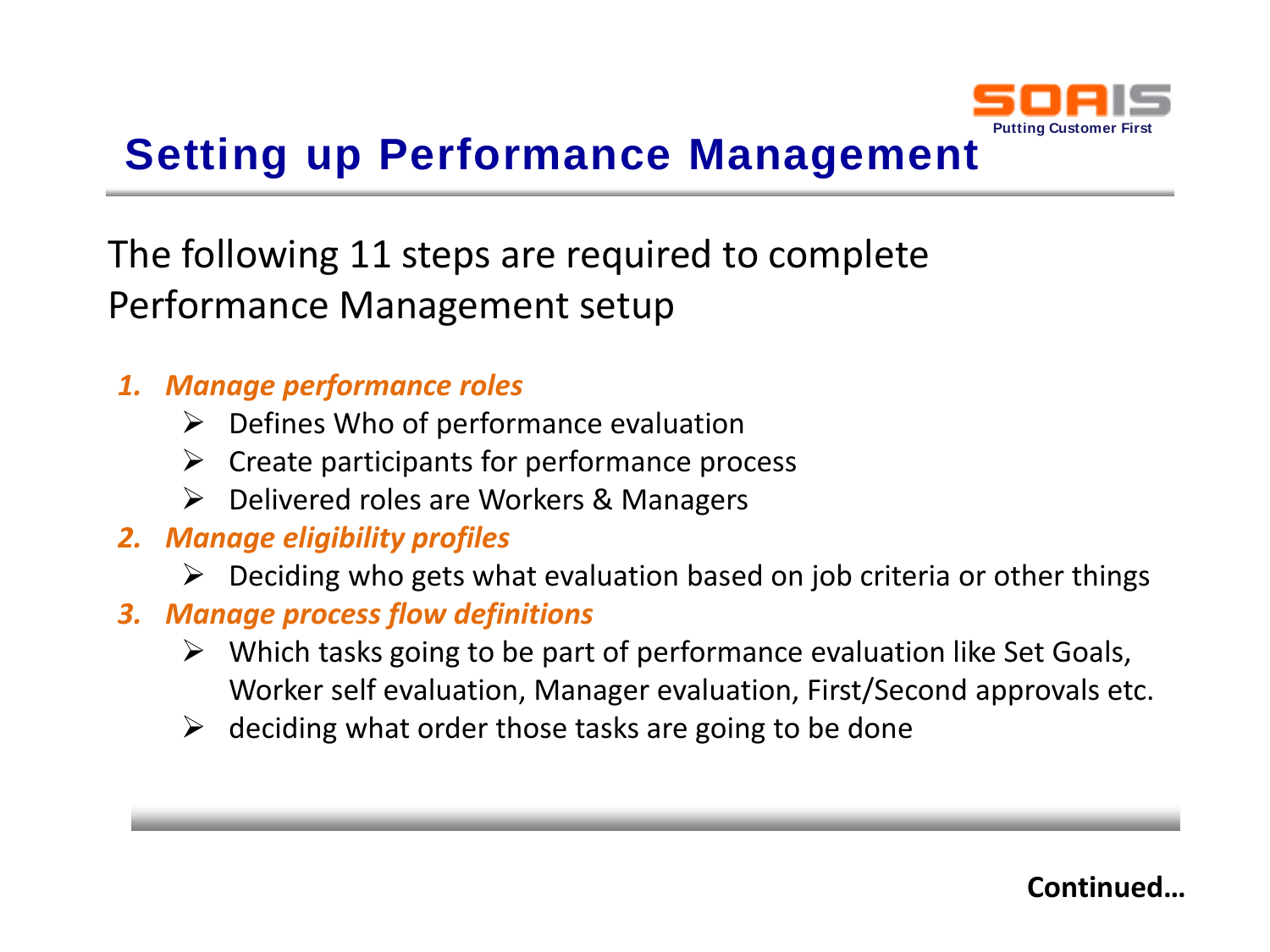

### **Setting up Performance Management**

#### *4. Manage sections for the process flow*

- $\triangleright$  Create a section for each task above in 3
- $\triangleright$  what areas the workers are going to be rated on
- $\triangleright$  Different section types available, such as Profile content (rate worker competencies), Goals, Questionnaire, Overall Summary, Worker final feedback, Manager final feedback

#### *5. Manage performance document type*

- $\triangleright$  Categorizes the types of performance documents used
- $\triangleright$  How many types of evaluation company has ie. Quarterly, annually, project etc.
- *6. Manage questions*
- *7. Manage questionnaire templates*

**Continued…**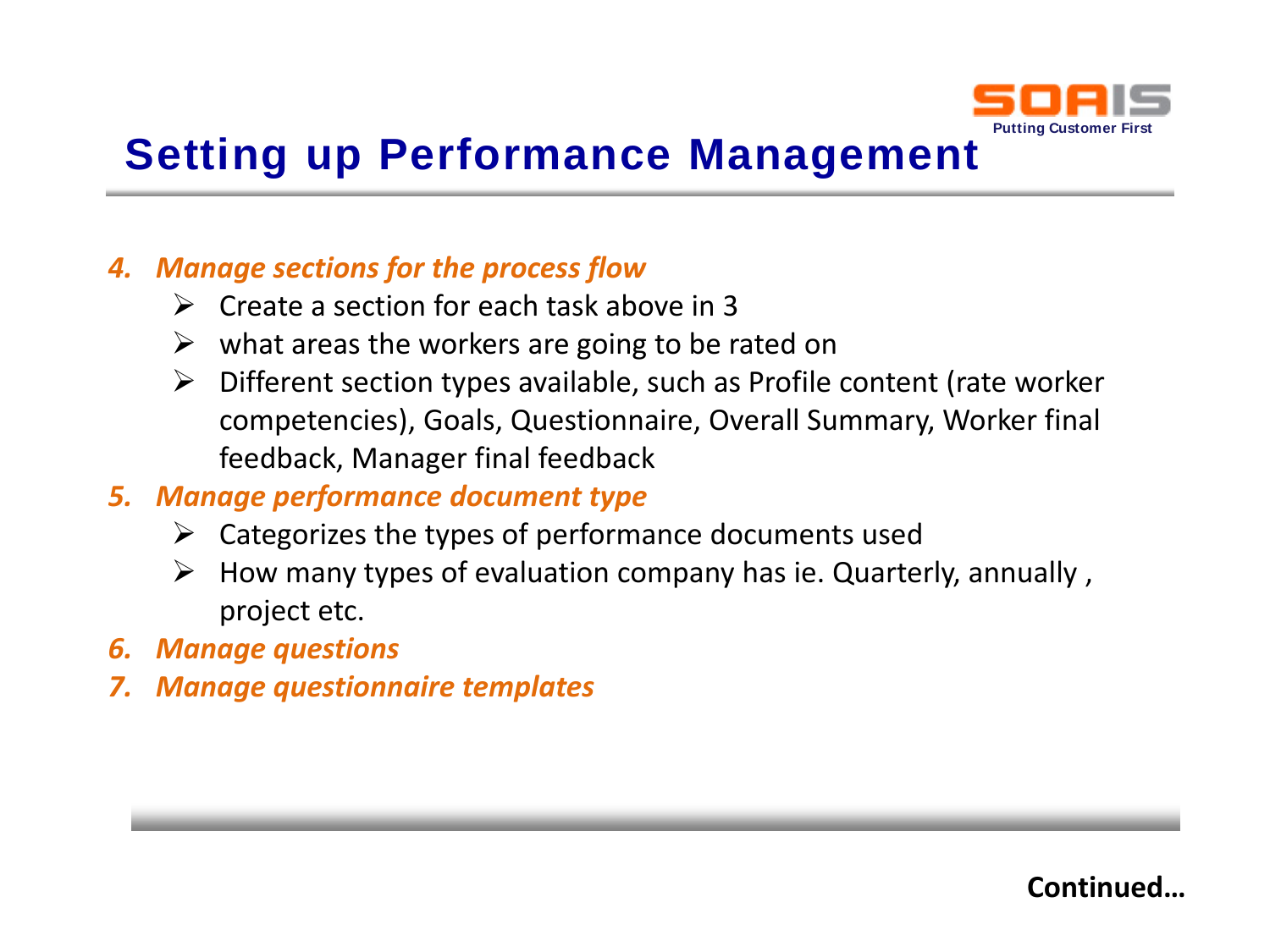

## **Setting up Performance Management**

#### *8. Manage questionnaires*

- $\triangleright$  How you get additional feedback for people other than the worker & manager ie. Peers or PMs.
- $\triangleright$  Kind of mini survey
- *9. Manage performance templates*
	- $\triangleright$  Create a template based on earlier definitions steps 1 to 8
	- ➢ Eg. Consultant Performance, Manager Performance

#### *10. Manage target ratings distribution*

 $\triangleright$  Compare desired and actual ratings distribution

#### *11. Manage eligibility batch process*

- $\triangleright$  Assign the performance evaluation based on the criteria that have been set up.
- $\triangleright$  eg.. One setup criteria for HCM consultants, another for Technical consultants etc.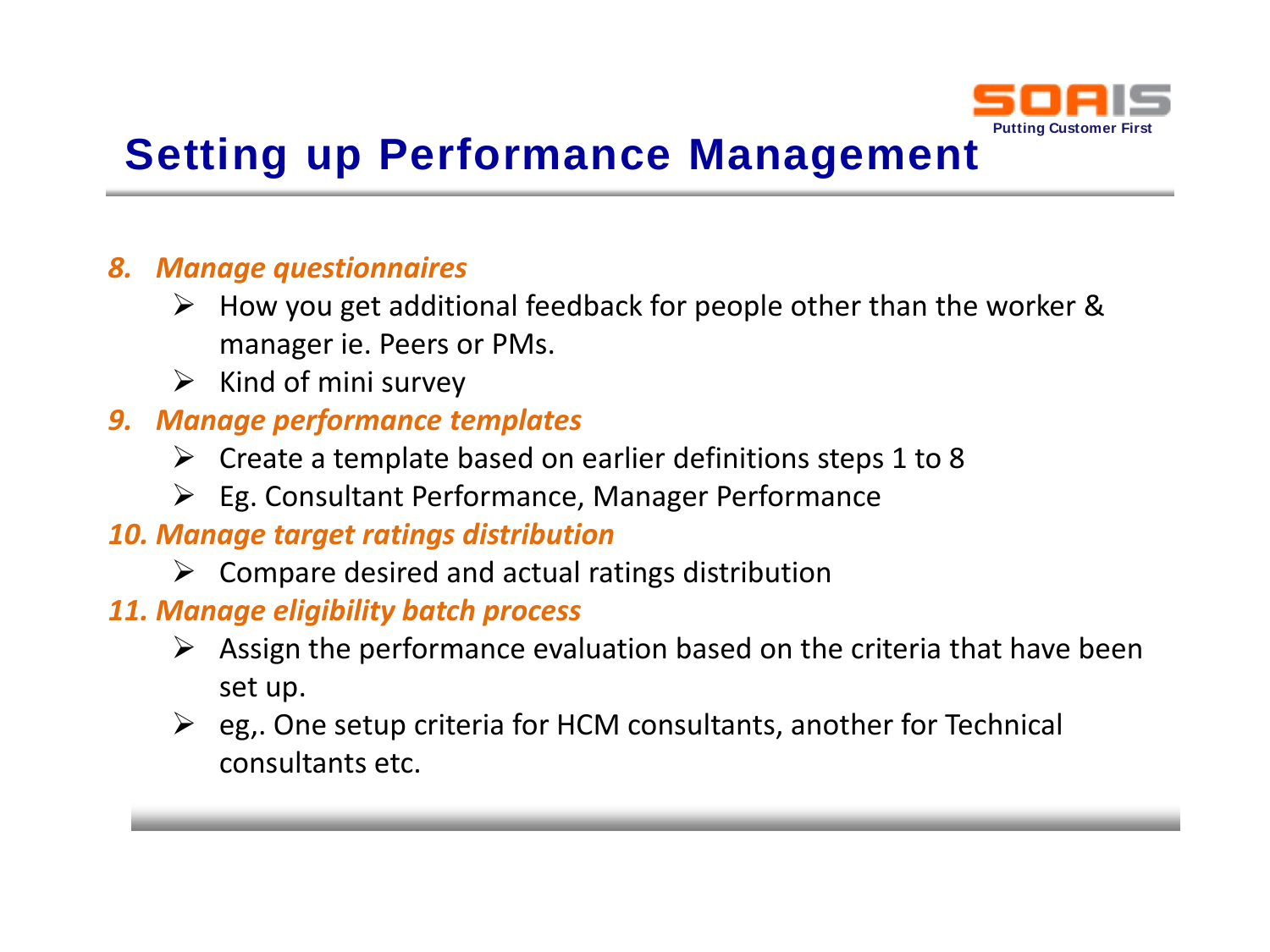

- 1. How many performance templates need to be setup?
- 2. How many types of evaluations are needed? On quarterly/annual basis or need to have project template as well etc. for setting up document types
- 3. Are there variations in evaluations across your organization? Do you have different set up of criteria for different departments or like differences for HCM functional and technical consultants, so that different templates can be created
- 4. What notifications or approvals are needed? Multiple level notification system, notification to go out at every step or only at the end